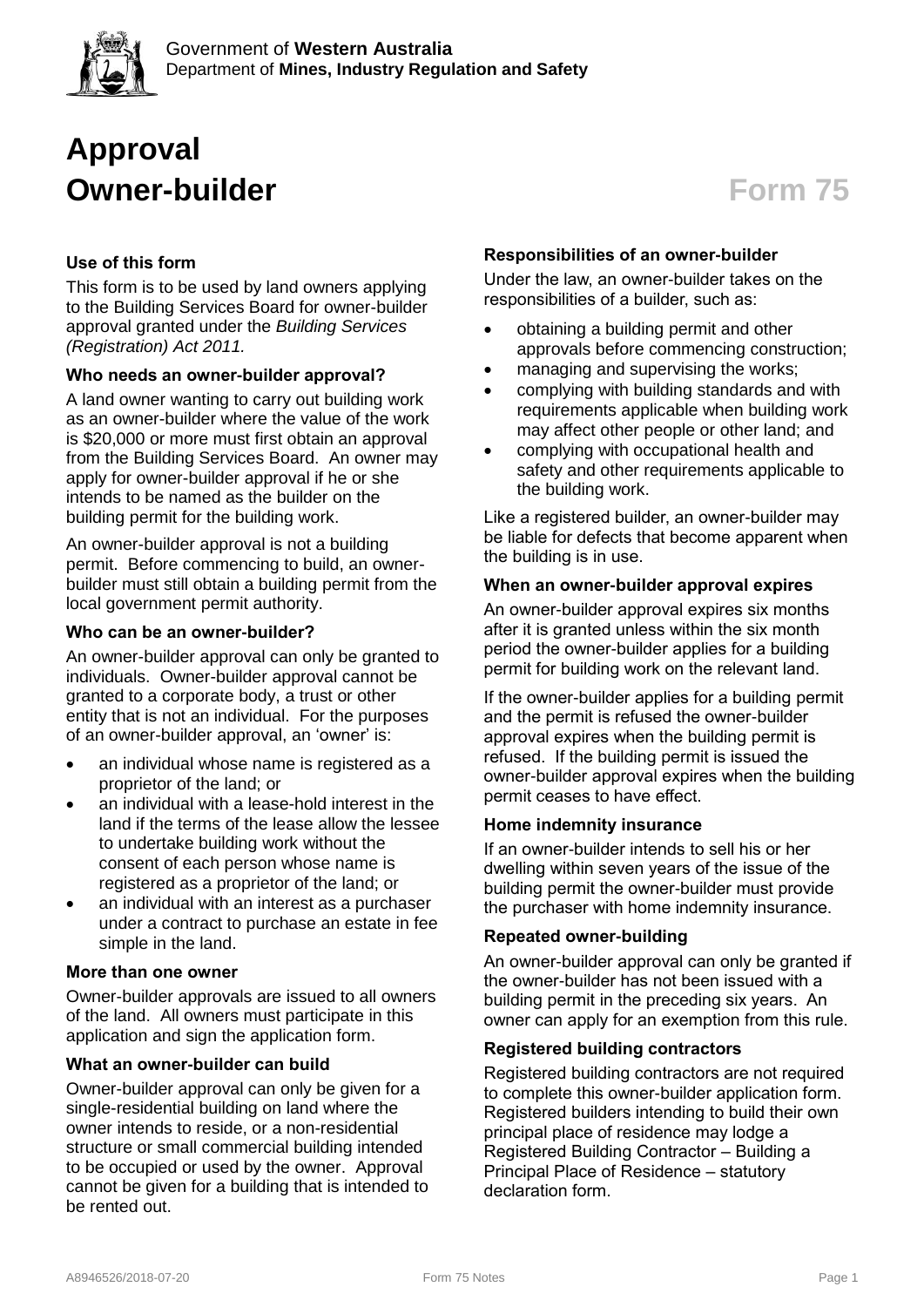# **Application fee**

The non-refundable application fee is:

- \$165.60 for an application for a detached dwelling including a garage, shed or other building associated with a dwelling; or
- \$444.45 for an application for a small commercial building.

GST is not payable on these fees.

#### **Lodge and pay**

Pay for and lodge your application including attachments:

#### **By post**

Pay by credit card using the payment slip on the form or pay by cheque or money order made payable to –

Department of Mines, Industry Regulation and Safety

Licensing Services Branch Locked Bag 14 Cloisters Square WA 6850

#### **Example 12** In person

Lodge your application and pay by cash, cheque, money order or card at the customer service counter.

Mason Bird Building Level 1, 303 Sevenoaks Street Cannington WA 6107

Office hours are: Mon-Fri 8:30 am to 4:30 pm.

#### **After your application is lodged**

When the department is satisfied that your application is complete and payment is received, the department will refer your application to the Board for a decision on granting an approval.

# **Incomplete applications**

The department cannot process incomplete applications. If your application is incomplete at the time of lodgement it will be returned. If your application is later found to be incomplete or is not fully informative, you will be requested to provide outstanding or additional information. If you do not provide the information by the date stated in the request your application will be returned. The fee will not be refunded.

#### **Return of documents**

Unless an application is rejected as incomplete, the department does not return documents lodged with applications. If you need a copy of your application or attached documents, please make a copy before you lodge your application.

#### **SAT review of Board decisions**

If you are aggrieved by a decision of the Board refusing your application for owner-builder approval or imposing a condition on your approval you may apply to the State Administrative Tribunal for a review of the decision.

#### **More information**

If you need more information about the status of your application, or about owner-builder approvals generally, please call 1300 489 099, or email ownerbuilders@dmirs.wa.gov.au.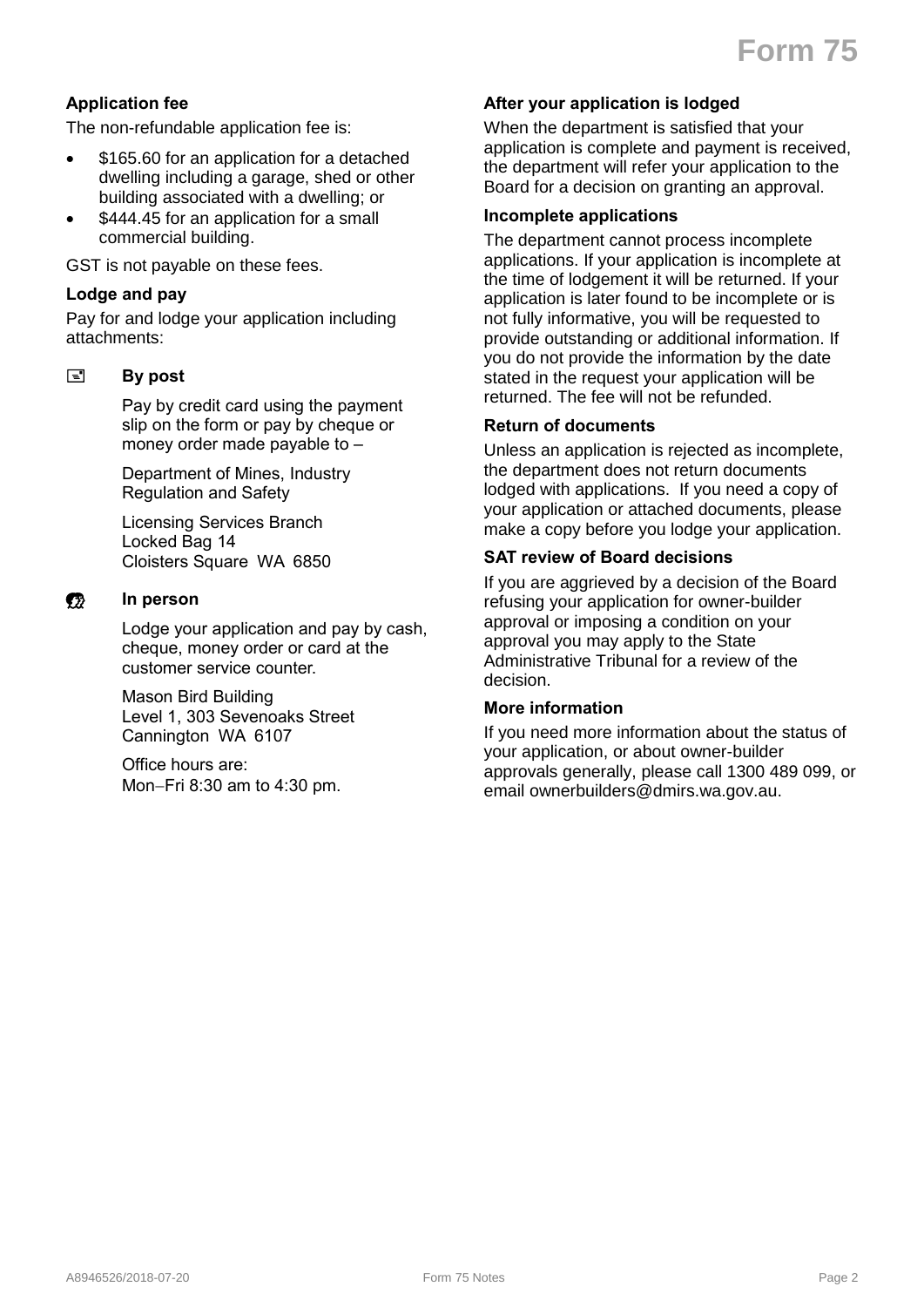

|                                                                                                            |                   | OFFICE USE |
|------------------------------------------------------------------------------------------------------------|-------------------|------------|
| <b>Owner-builder approval</b>                                                                              | <b>Form</b><br>75 |            |
| Your application cannot be assessed unless all sections are<br>completed and all attachments are provided. |                   |            |

# **PROPERTY OWNERS**

Each owner must provide full name, as displayed on proof of identity document, current address and contact details. If there are more than two owners attach another page with this information for each remaining owner.

#### **Owner/applicant 1 – personal details** – primary contact for this application.

|               | <b>Uniformally 1</b> - personal details - primary contact for this application.<br><b>USE</b> |            |    |                                       |  |  |
|---------------|-----------------------------------------------------------------------------------------------|------------|----|---------------------------------------|--|--|
| Salutation    | Mr                                                                                            | <b>Mrs</b> | Ms | Other please specify<br>$\mathcal{L}$ |  |  |
| Family name   |                                                                                               |            |    |                                       |  |  |
| First name    |                                                                                               |            |    |                                       |  |  |
| Other name(s) |                                                                                               |            |    |                                       |  |  |

# **Address and contact details**

| <b>Street</b>  |                |          |  |
|----------------|----------------|----------|--|
| Suburb         | <b>State</b>   | Postcode |  |
| Phone (home)   | Phone (work) ( |          |  |
| Phone (mobile) | Fax            |          |  |
| Email          |                |          |  |

#### **Owner/applicant 2 – personal details**

| Salutation    | Mr | <b>Mrs</b> | Ms | Other please specify<br>$\mathsf{L}$ |  |
|---------------|----|------------|----|--------------------------------------|--|
| Family name   |    |            |    |                                      |  |
| First name    |    |            |    |                                      |  |
| Other name(s) |    |            |    |                                      |  |

# **Address and contact details**

| <b>Street</b>  |                |          |  |
|----------------|----------------|----------|--|
| Suburb         | <b>State</b>   | Postcode |  |
| Phone (home)   | Phone (work) ( |          |  |
| Phone (mobile) | Fax            |          |  |
| Email          |                |          |  |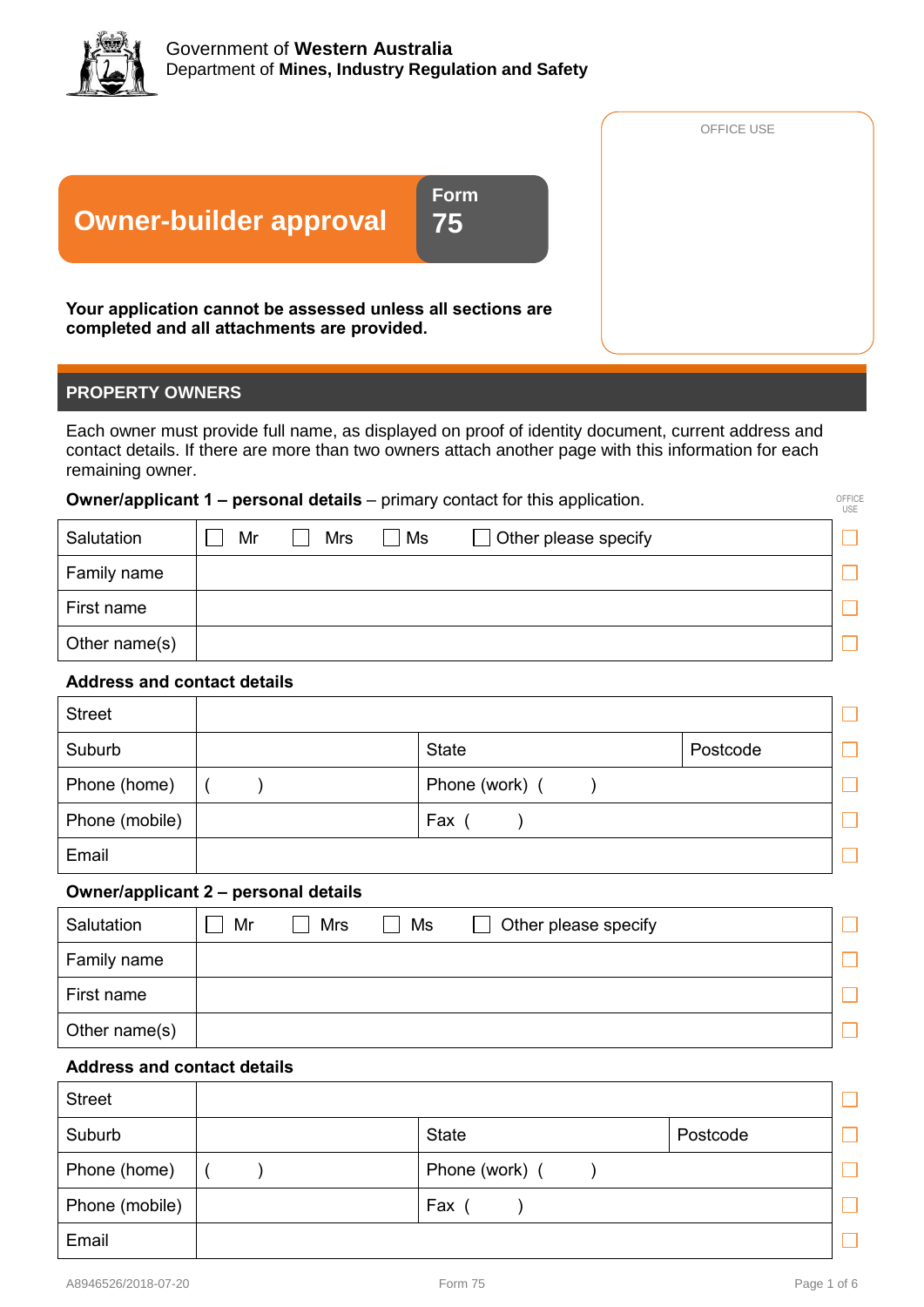# **Form 75**

| <b>OWNER-BUILDER ELIGIBILITY</b> |  |
|----------------------------------|--|
|                                  |  |

# **Use of the building**

|                | Owner-builder approval can only be granted to person(s) who have ownership of/interest in the land and<br>intend to reside at, occupy or make use of the building when completed.                   |            |    |                      |  |  |
|----------------|-----------------------------------------------------------------------------------------------------------------------------------------------------------------------------------------------------|------------|----|----------------------|--|--|
|                | Approval cannot be given for a building that is intended to be rented out.                                                                                                                          |            |    | OFFICE<br><b>USE</b> |  |  |
| 1              | I/we intend to reside at, occupy or make use of this building when<br>completed.                                                                                                                    | $\Box$ Yes | No |                      |  |  |
|                | If you answered 'yes', answer question 2.<br>If you answered 'no', you are not eligible for owner-builder approval.                                                                                 |            |    |                      |  |  |
|                | <b>Cost of building work</b>                                                                                                                                                                        |            |    |                      |  |  |
|                | Owner-builder approval is only required where the value of the building work is greater than \$20,000.                                                                                              |            |    |                      |  |  |
| $\overline{2}$ | Is the estimated value of the building work, including all materials,<br>labour and GST greater than \$20,000?                                                                                      | ∏ Yes      | No |                      |  |  |
|                | If you answered 'yes', answer question 3.<br>If you answered 'no', owner-builder approval is not required.                                                                                          |            |    |                      |  |  |
|                | Previous owner-builder approval                                                                                                                                                                     |            |    |                      |  |  |
|                | Owner-builder approval can only be granted once every six years from the date the related building<br>permit was issued, unless a waiver is granted by the Building Services Board.                 |            |    |                      |  |  |
|                | Application for a waiver can be made on Form 76 - Request for Waiver Owner-builder Approval.                                                                                                        |            |    |                      |  |  |
| 3              | I/we have been granted owner-builder approval within the last six<br>years.                                                                                                                         | Yes        | No |                      |  |  |
|                | If you answered 'yes' to question 3, answer question 4.                                                                                                                                             |            |    |                      |  |  |
|                | If you answered 'no' to question 3, skip question 4 and continue from 'Proof of interest in the land'<br>on page 3.                                                                                 |            |    |                      |  |  |
| 4              | I/we have been issued a building permit as an owner-builder in the<br>last six years.                                                                                                               | ∏ Yes      | No |                      |  |  |
|                | If you answered 'yes' to question 4, you must apply for and be granted a waiver prior to lodging this<br>application. If you have been granted a waiver, provide a copy of the letter you received. |            |    |                      |  |  |
|                | If you answered 'no' to question 4, provide written confirmation from your local government that no<br>permit was issued.                                                                           |            |    |                      |  |  |



Attach a copy of your waiver letter or written confirmation from your local government to demonstrate your eligibility to apply for another owner-builder approval within six years:

□ Attached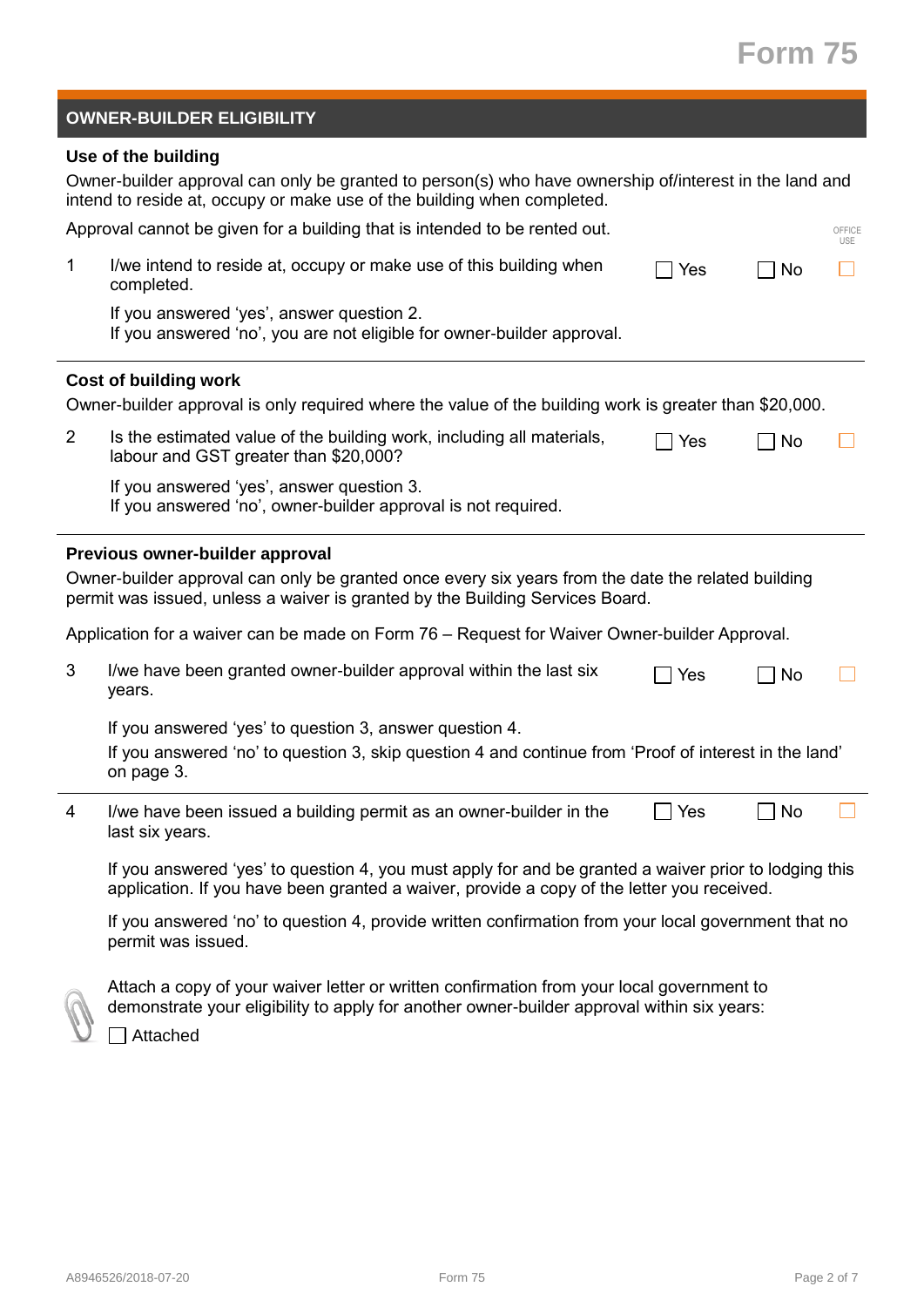# **Form 75**

# **PROOF OF INTEREST IN THE LAND**

An owner-builder approval can only be granted to individuals. Owner-builder approval cannot be granted to a corporate body, a trust or other entity that is not an individual.

| Provide one of the following as evidence of ownership of/interest in the land.                                                                                                                                                                                                                                                                    | OFFICE<br><b>USE</b> |
|---------------------------------------------------------------------------------------------------------------------------------------------------------------------------------------------------------------------------------------------------------------------------------------------------------------------------------------------------|----------------------|
| Certificate of Title<br>Attached<br>Attach a printed copy of the Certificate of Title naming the<br>applicant(s) as the owner, and issued by Landgate within the<br>last three months.                                                                                                                                                            |                      |
| Lease arrangement<br>Attached<br>Lease arrangement that allows the applicant to carry out<br>building work without the consent of each person whose name<br>is registered as the proprietor of the land.<br>Also attach a copy of the Certificate of Title issued by Landgate,<br>within the last three months, to verify the owners of the land. |                      |
| Contract to purchase<br>Attached<br>Attach a copy of your contract to purchase land in fee simple<br>(unconditional) which is less than three months old, where a<br>Certificate of Title naming the applicant(s) as the owner is not<br>yet available from Landgate.                                                                             |                      |

# **PROOF OF IDENTITY**

All owners must provide proof of identity.



For each person listed as having ownership of/interest in the land, attach a copy of one of the following documents.

| Passport                               | Attached<br>Owner 1                 |  |
|----------------------------------------|-------------------------------------|--|
| Proof of age card                      |                                     |  |
| Occupational licence                   | Owner 2<br>Attached<br>$\mathbf{L}$ |  |
| <b>Birth certificate</b>               |                                     |  |
| Drivers licence                        | Attached<br>Owner 3<br>$\mathbf{L}$ |  |
| Medicare card                          |                                     |  |
| Public service employee identification | Owner 4<br>Attached                 |  |
| Australian student card                |                                     |  |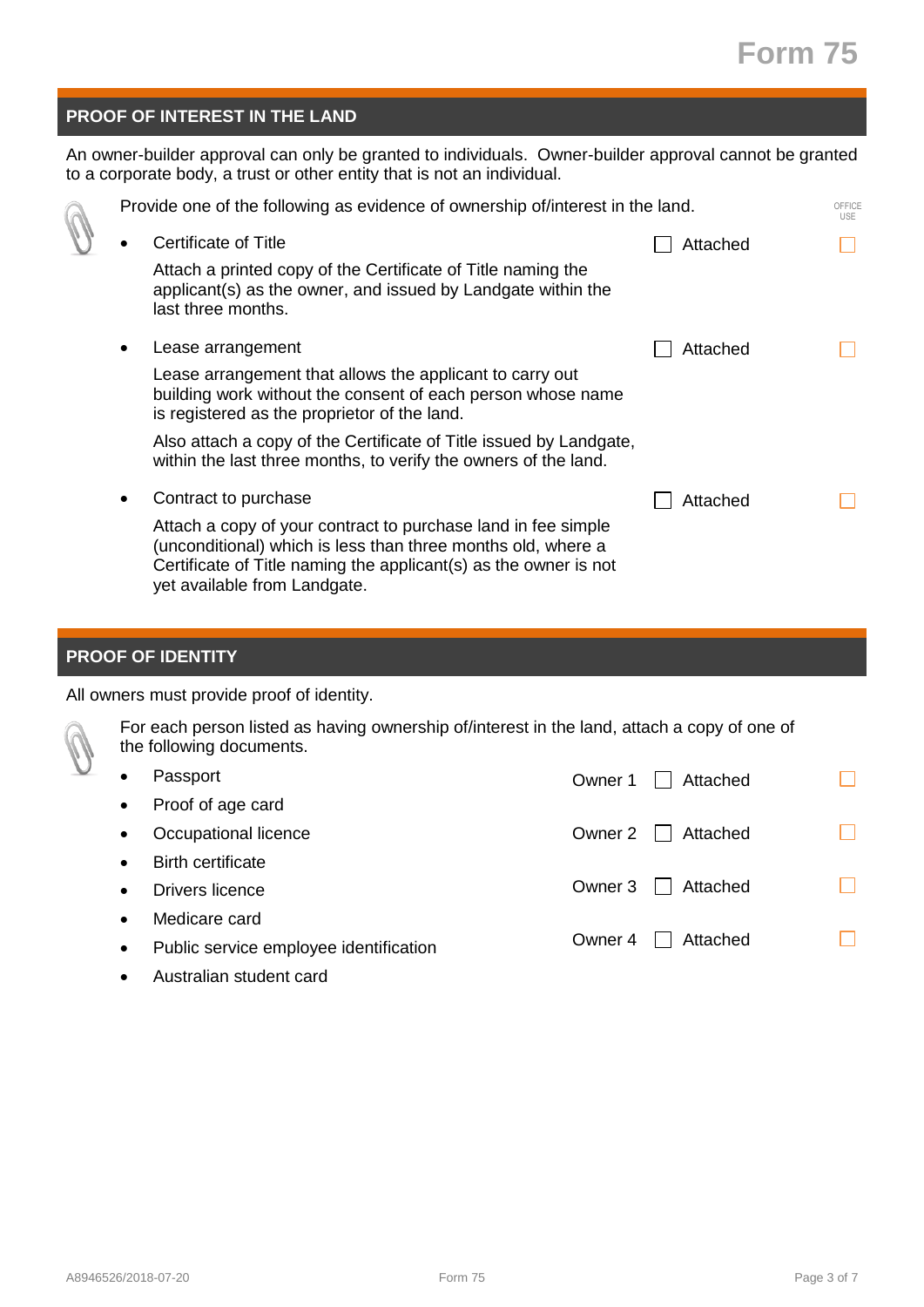# **DESCRIPTION OF OWNER-BUILDER PROJECT**

#### **Proposed owner-builder work**

An owner-builder can build:

- Class 1a(i) build, renovate, or extend a single-residential detached house or a habitable building on the same property but separate from the main house, such as a granny flat;
- Class 10 non-habitable building or structure such as a private garage, carport, or shed; or
- Small commercial building one or two storey building with a total floor area of less than 500m<sup>2</sup> that is not a Class 1a(i) detached house, a Class 10 building, or a farm building.

Select as many as applicable below to best describe your proposed owner-builder project.

| New Class 1a(i) detached house                                  |                      |
|-----------------------------------------------------------------|----------------------|
| Renovation or extension of a Class 1a(i) detached house         | OFFICE<br><b>USE</b> |
| Ancillary dwelling separate from a Class 1a(i) detached house   |                      |
| Transportable Class 1a(i) detached house                        | 1(a)(i)              |
| Separate garage or carport Class 10 building                    |                      |
| Separate store or shed Class 10 building                        | 10 <sup>1</sup>      |
| New small commercial building                                   |                      |
| Renovation, extension or fit-out of a small commercial building | <b>SC</b>            |
| Other:                                                          |                      |

#### **Plans for the owner-builder project**

It is a condition of owner-builder approval that the project you build remains consistent with the plans provided with this application. Plans may be drafted using software or by hand; must show sufficient detail to build the project; must show how the adjoining property would be affected; and are not required to be certified.

Indicate which option below best matches your project and provide the requested documents.

| Professionally documented – provide site, floor, and elevation plans only.                                                                                                                  |  |
|---------------------------------------------------------------------------------------------------------------------------------------------------------------------------------------------|--|
| Kit build – provide site plan, kit floor plan, kit elevation plan, and cover page of<br>manufacturers manual only.                                                                          |  |
| Transportable building – provide site, floor, and elevation plans only.<br>Where floor plans are not available, photos of the existing building prior to transportation<br>may be provided. |  |
| Attach site, floor, and elevation plans only; or alternative documentation<br>Attached<br>as specified above.                                                                               |  |

#### **Site address of the owner-builder project**

| Lot number          | Street number |                   |          |  |
|---------------------|---------------|-------------------|----------|--|
| <b>Street</b>       |               |                   |          |  |
| Suburb              | <b>State</b>  | Western Australia | Postcode |  |
| Local<br>government |               |                   |          |  |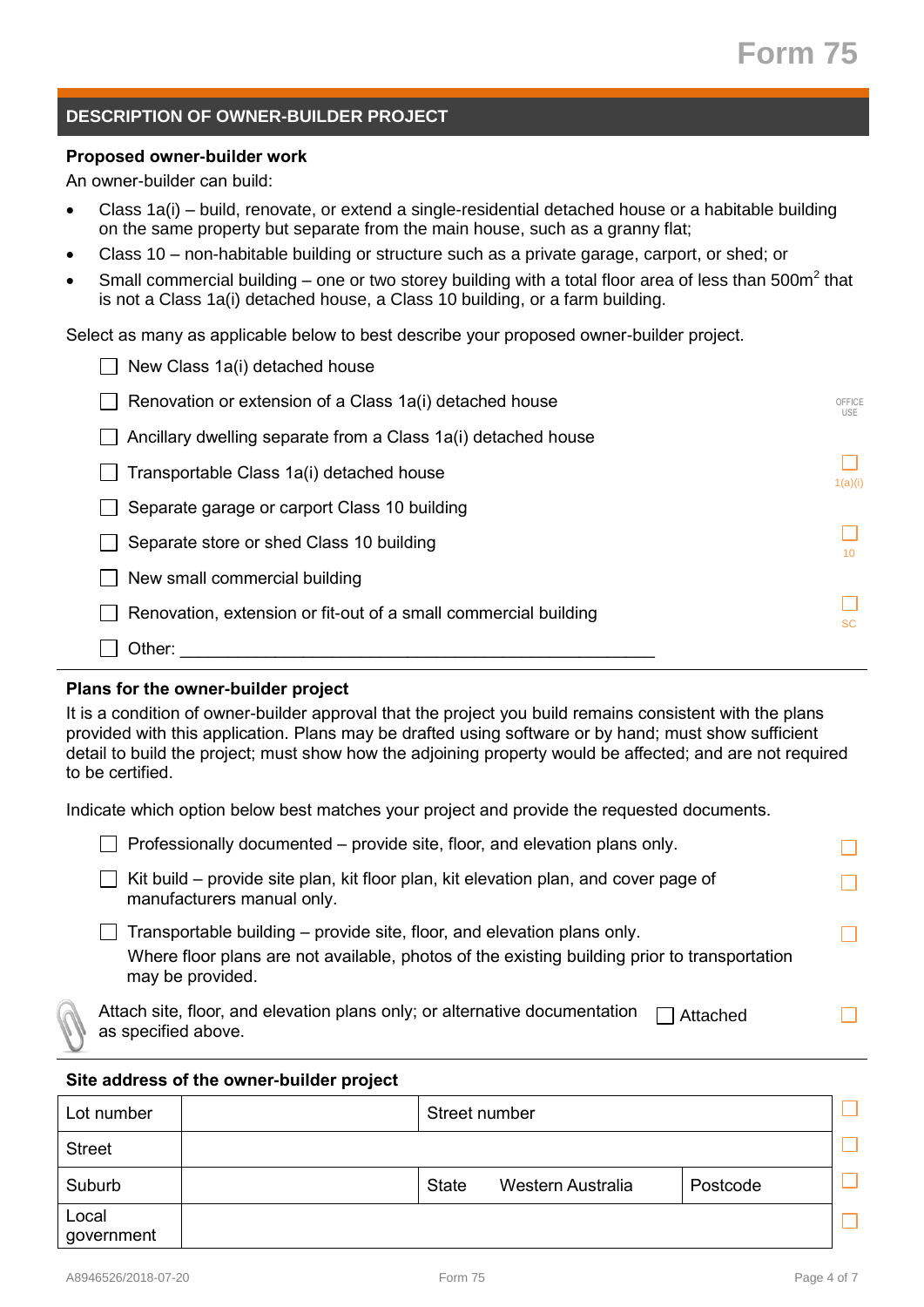# **OWNER-BUILDER COMPETENCY**

#### **Assessing the owner-builder's competency**

Owner-builders must have knowledge of the duties and responsibilities of an owner-builder, particularly: occupational health and safety, knowledge and experience of construction, and capacity to ensure that the applicable building standards are met.

Nominate one owner/applicant, who will be supervising the work, and demonstrate their competency. OFFICE

| ◡◡ |
|----|
|    |

#### **Site occupational health and safety**

Complete the Construction Induction training course CPCCOHS1001A – Work safely in the construction industry. Both the 'white' and WA 'blue' types of cards are accepted as evidence that induction training has been completed.

Attach a copy of your white or WA blue card or evidence of completion of CPCCOHS1001A – Work safely in the construction industry.  $\Box$  Attach

| ed |  |  |
|----|--|--|

 $\Box$ 

#### **Construction knowledge or experience**

Select one of the pathways below to show your relevant knowledge or experience.

| 1              | Completed an owner-builder course relevant to Western Australia                                                   |  |
|----------------|-------------------------------------------------------------------------------------------------------------------|--|
| $\overline{2}$ | Currently registered in Western Australia as a building practitioner                                              |  |
| 3              | Currently registered in Western Australia as a building surveying practitioner                                    |  |
| 4              | Currently registered in Western Australia as a practicing architect                                               |  |
| 5              | Currently licensed/registered in Western Australia in a building trade – electrician, painter,<br>or plumber      |  |
| 6              | Professional building related engineer - NER or CPEng                                                             |  |
| 7              | Building trade - trade certificate                                                                                |  |
| 8              | Building site supervisor experience – minimum 12 months experience (full time or<br>equivalent) in the occupation |  |
| 9              | Building trade experience – minimum 4 years' experience (full time or equivalent) in the<br>occupation            |  |
|                | If you selected 2, 3, 4 or 5 above, provide your licence/registration<br>number.<br>Licence/registration number   |  |
|                | If you selected 1, 6, or 7 above, provide a copy of your certificate or EA membership card.                       |  |
|                | If you selected 8 or 9 above, provide a signed statement of your experience.                                      |  |
|                | Attach evidence of your construction knowledge or experience as<br>Attached<br>specified above.                   |  |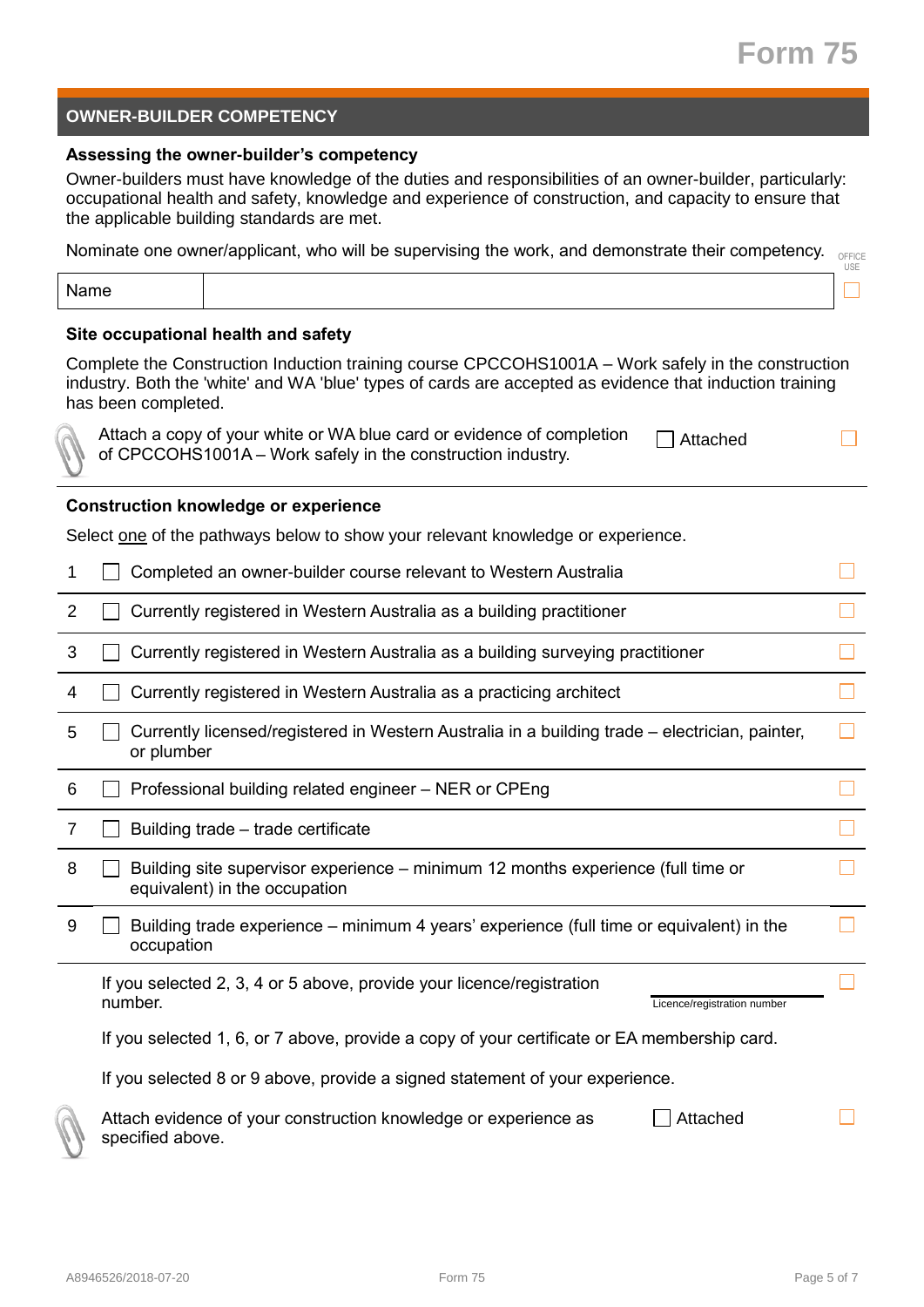OFFICE

# **DECLARATION BY APPLICANT(S)**

#### **False and misleading information**

Section 99 of the *Building Services (Registration) Act 2011* provides for penalties of up to \$25,000 where a person makes a false or misleading statement or provides false or misleading information or particulars as part of an application made under the Act. By signing this application form, you give consent to the Board and its staff to make enquires and to receive and disclose any information about this application.

#### **Declaration**

I/we declare that in the six years preceding the application, I/we have not been granted or issued a building permit as an owner-builder or I /we have been granted a waiver by the Building Services Board.

I/we hereby acknowledge responsibility ordinarily accepted by a registered building contractor involved in the construction of a building and that as an owner-builder I/we are to comply with:

- applicable laws such as the *Building Services (Registration) Act 2011*, the *Building Act 2011* and the *Building Regulations 2012*;
- other laws such as the *Occupational Safety and Health Act 1984*;
- the Building Code of Australia and other standards applicable to the work;
- planning requirements and provisions for the protection of adjoining property.

I/we acknowledge that it is an offence to enter into a contract to sell or otherwise dispose of a dwelling constructed pursuant to an owner-builder permit within seven years of the issue of the permit unless a policy of Home Indemnity Insurance is in force.

|                    | Full name of applicant 1 | Signature of applicant 1 | Date |
|--------------------|--------------------------|--------------------------|------|
| Owner <sub>2</sub> |                          |                          |      |
|                    | Full name of applicant 2 | Signature of applicant 2 | Date |
| Owner 3            |                          |                          |      |
|                    | Full name of applicant 3 | Signature of applicant 3 | Date |
| Owner 4            |                          |                          |      |
|                    | Full name of applicant 4 | Signature of applicant 4 | Date |